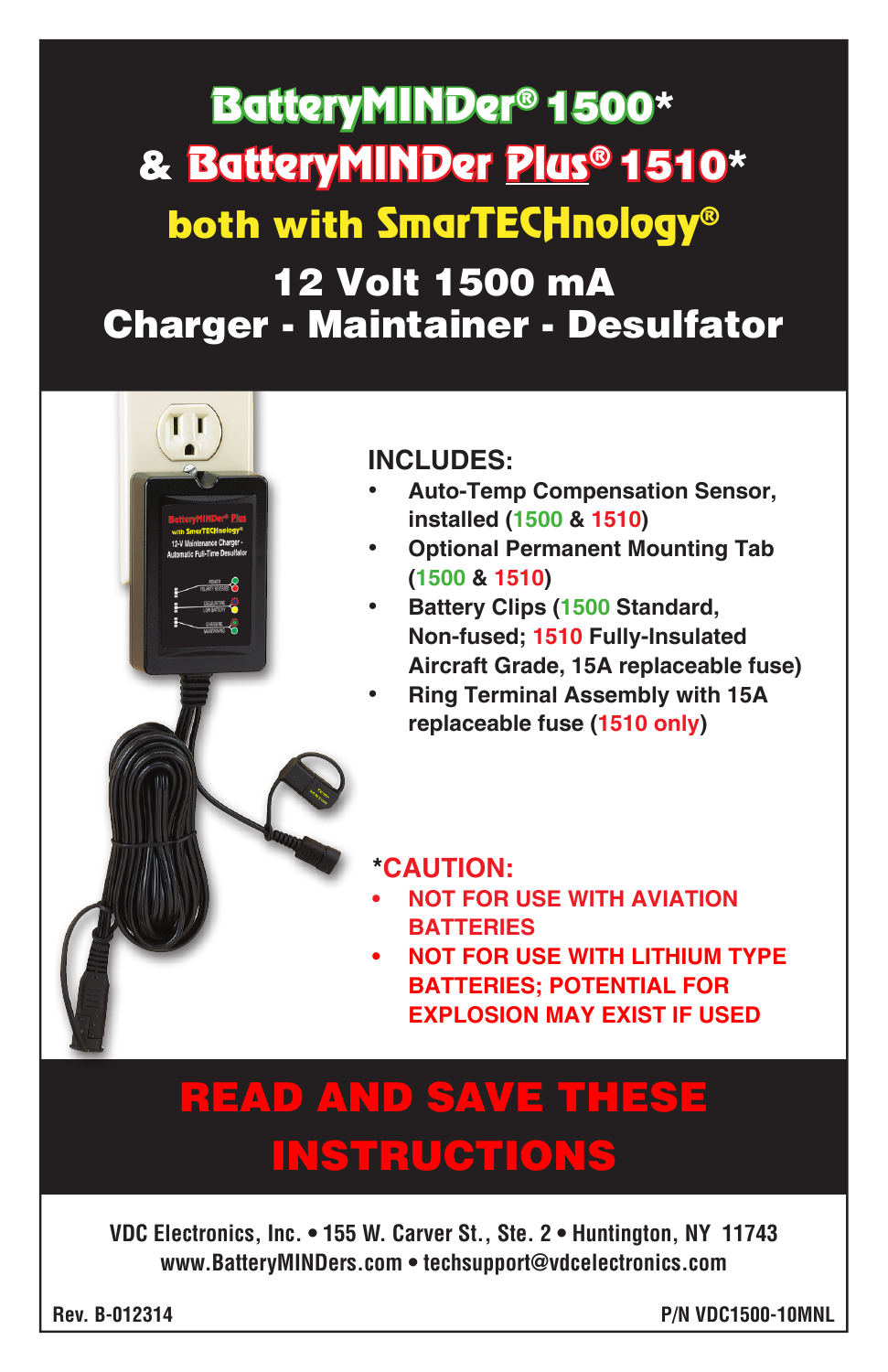# **TABLE of CONTENTS**

| ELECTRICAL CABLE & PHYSICAL PARAMETERS  14 |
|--------------------------------------------|
|                                            |
|                                            |
|                                            |
|                                            |
|                                            |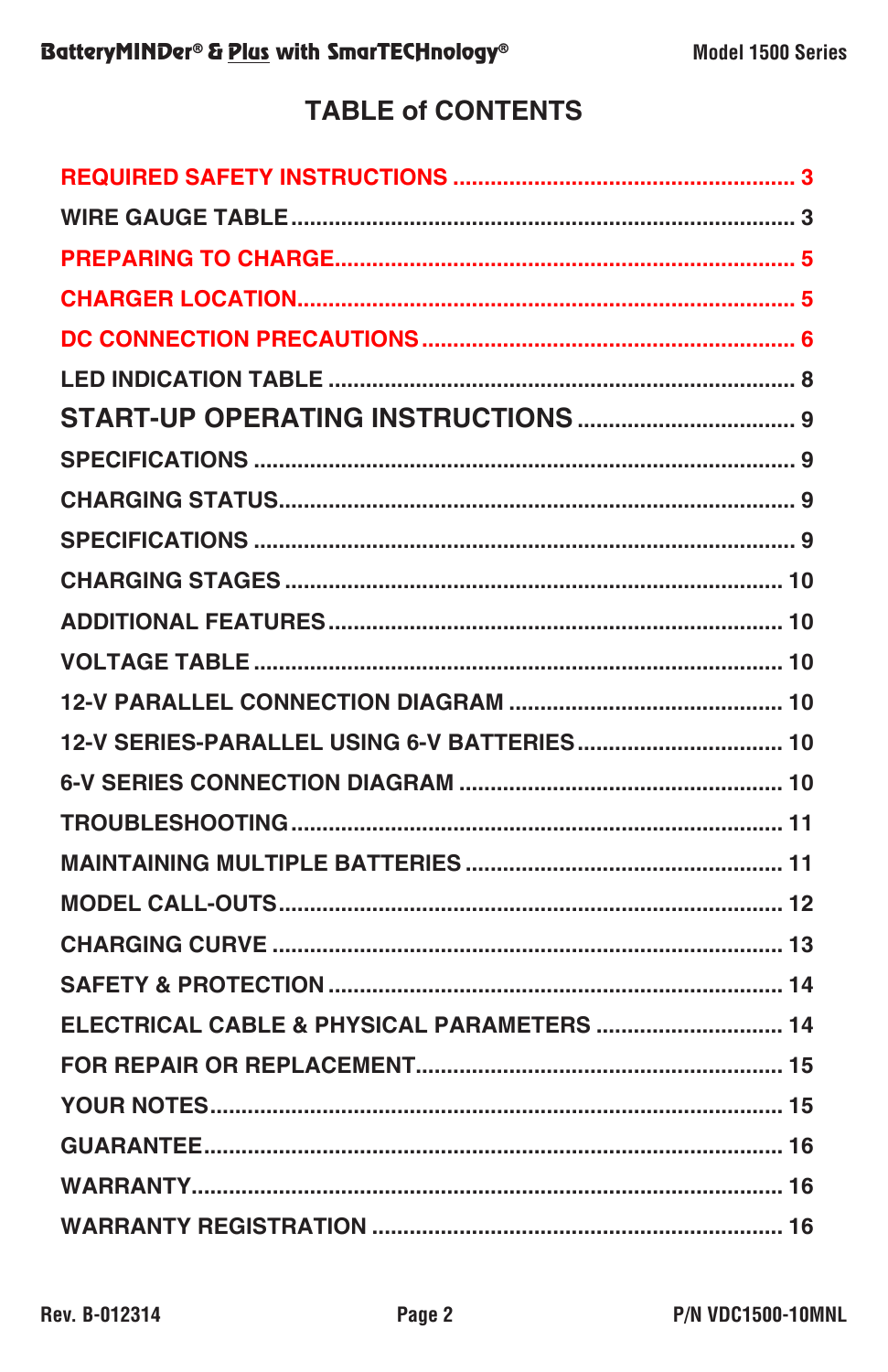# **REQUIRED IMPORTANT SAFETY INSTRUCTIONS WARNING**

# **TO REDUCE THE RISK OF FIRE, ELECTRIC SHOCK, OR INJURY TO PERSON, OBSERVE THE FOLLOWING:**

## **1. SAVE THESE INSTRUCTIONS**

This manual contains important safety and operating instructions for BatteryMINDer1500 and BatteryMINDer Plus 1510.

- 2. Do not expose charger to rain or snow.
- 3. Use of an attachment not recommended or sold by VDC Electronics may result in a risk of fire, electric shock, or injury to persons.
- 4. To reduce risk of damage to electric plug and cord, pull by plug rather than cord when disconnecting charger.
- 5. An extension cord should not be used unless absolutely necessary. Use of improper extension cord could result in a risk of fire and electric shock. If an extension cord must be used, make sure:

a) That pins on plug of extension cord are the same number, size, and shape as those of plug on charger;

b) That extension cord is properly wired and in good electrical condition; and

c) That wire size is large enough for ac ampere rating of charger as specified in Table below.

| Recommended minimum AWG size for<br>extension cords for battery chargers                                                                                                                                                                                     |                 |                          |              |               |               |
|--------------------------------------------------------------------------------------------------------------------------------------------------------------------------------------------------------------------------------------------------------------|-----------------|--------------------------|--------------|---------------|---------------|
| AC input rating,<br>amperes <sup>a</sup>                                                                                                                                                                                                                     |                 | <b>AWG size of cord</b>  |              |               |               |
| <b>Equal to</b><br>or<br>greater<br>than                                                                                                                                                                                                                     | <b>But less</b> | Length of cord, feet (m) |              |               |               |
|                                                                                                                                                                                                                                                              | than            | 25<br>(7.6)              | 50<br>(15.2) | 100<br>(30.5) | 150<br>(45.6) |
| O                                                                                                                                                                                                                                                            | 2               | 18                       | 18           | 18            | 16            |
| <sup>a</sup> lf the input rating of a charger is given in watts rather than in amperes, the<br>corresponding ampere rating is to be determined by dividing the wattage rating by<br>the voltage rating - for example: $1250$ watts/ $125$ volts = 10 amperes |                 |                          |              |               |               |

**TABLE 1**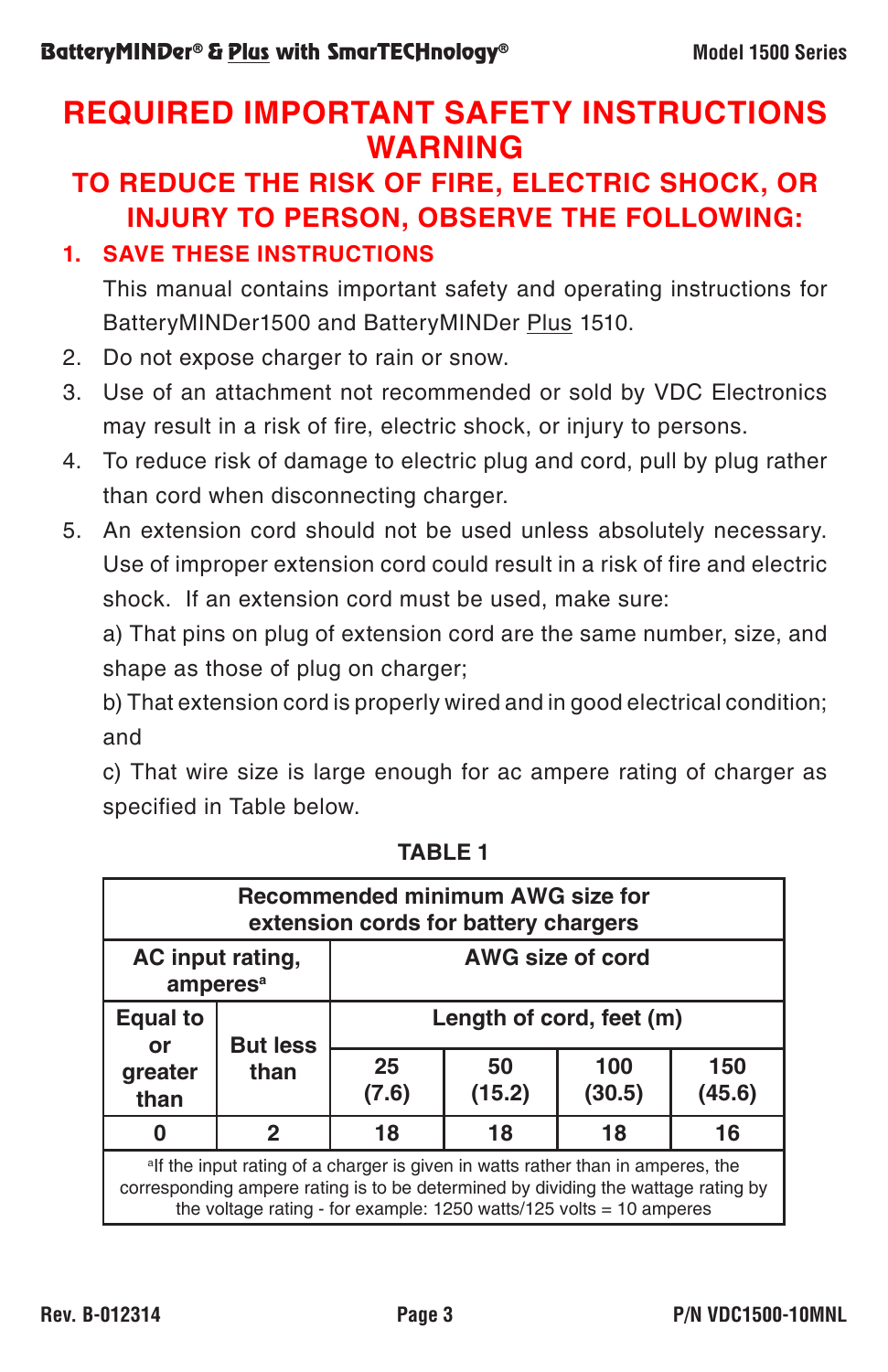#### **BatteryMINDer® & Plus with SmarTECHnology®** Model 1500 Series

- 6. Do not operate charger with damaged cord or plug replace the cord or plug immediately.
- 7. Do not operate charger if it has received a sharp blow, been dropped, or otherwise damaged in any way; call **VDC Electronics Tech Support Dept. 800.379.5579 x6 (ET)** for advice.
- 8. Do not disassemble charger; call **VDC Electronics Tech Support Dept. 800.379.5579 x6 (ET)** for advice when service or repair is required. Incorrect reassembly may result in a risk of electric shock or fire.
- 9. To reduce risk of electric shock, unplug charger from outlet before attempting any maintenance or cleaning.

## **10. WARNING – RISK OF EXPLOSIVE GASES**

a) WORKING IN VICINITY OF A LEAD-ACID BATTERY IS DANGEROUS. BATTERIES GENERATE EXPLOSIVE GASES DURING NORMAL BATTERY OPERATION. FOR THIS REASON, IT IS OF UTMOST IMPORTANCE THAT YOU FOLLOW THE INSTRUCTIONS EACH TIME YOU USE THE CHARGER.

b) To reduce risk of battery explosion, follow these instructions and those published by manufacturer of any equipment you intend to use in vicinity of battery. Review cautionary marking on these products and on engine.

### **11. PERSONAL PRECAUTIONS**

a) Consider having someone close enough by to come to your aid when you work near a lead-acid battery.

b) Have plenty of fresh water and soap nearby in case battery acid contacts skin, clothing, or eyes.

c) Wear complete eye protection and clothing protection. Avoid touching eyes while working near battery.

d) If battery acid contacts skin or clothing, wash immediately with soap and water. If acid enters eye, immediately flood eye with running cold water for at least 10 minutes and get medical attention immediately.

e) NEVER smoke or allow a spark or flame in vicinity of battery or engine.

f) Be extra cautious to reduce risk of dropping a metal tool onto battery.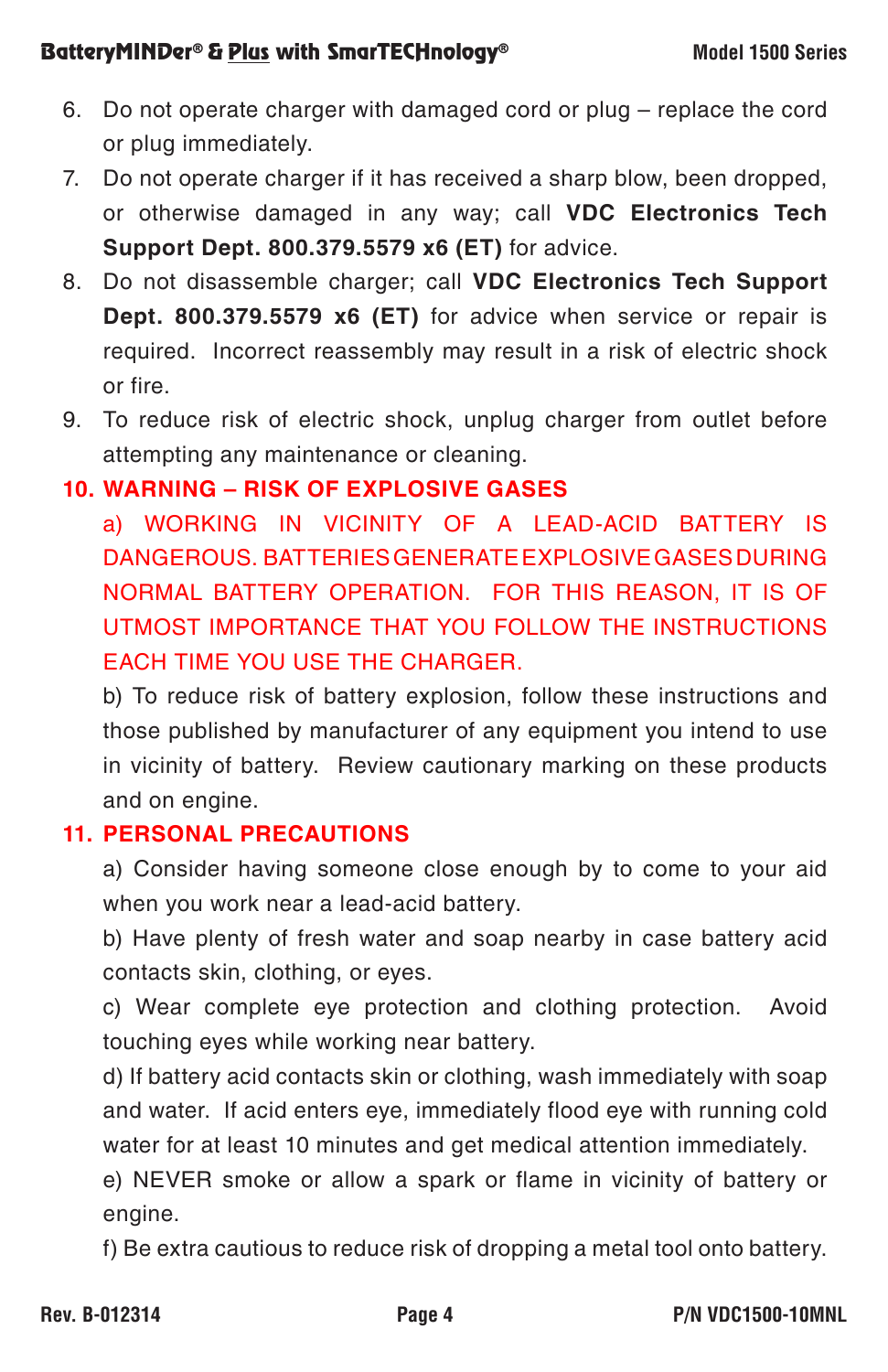It might spark or short-circuit battery or other electrical part that may cause explosion.

g) Remove personal metal items such as rings, bracelets, necklaces, and watches when working with a lead-acid battery. A lead-acid battery can produce a short-circuit current high enough to weld a ring or the like to metal, causing a severe burn.

h) Use charger for charging a LEAD-ACID battery only. It is not intended to supply power to a low voltage electrical system. Do not use battery charger for charging dry-cell batteries that are commonly used with home appliances. These batteries may burst and cause injury to persons and damage to property.

i) NEVER charge a frozen battery or a battery at a temperature above 123° F.

# **12. PREPARING TO CHARGE**

a) If necessary to remove battery from vehicle to charge, always remove grounded terminal from battery first. Make sure all accessories in the vehicle are off, so as not to cause an arc.

b) Be sure area around battery is well ventilated while battery is being charged.

c) Clean battery terminals. Be careful to keep corrosion from coming in contact with eyes.

d) Add distilled water in each cell until battery acid reaches level specified by battery manufacturer. Do not overfill. For a battery without removable cell caps, such as valve regulated lead acid batteries, carefully follow manufacturer's recharging instructions.

e) Study all battery manufacturer's specific precautions while charging and recommended rates of charge.

f) Determine voltage of battery by referring to car owner's manual and make sure it matches output rating of battery charger.

#### **13. CHARGER LOCATION**

a) Locate charger as far away from battery as D.C. cables permit.

b) Never place charger directly above battery being charged; gases from battery will corrode and damage charger.

c) Never allow battery acid to drip on charger when reading electrolyte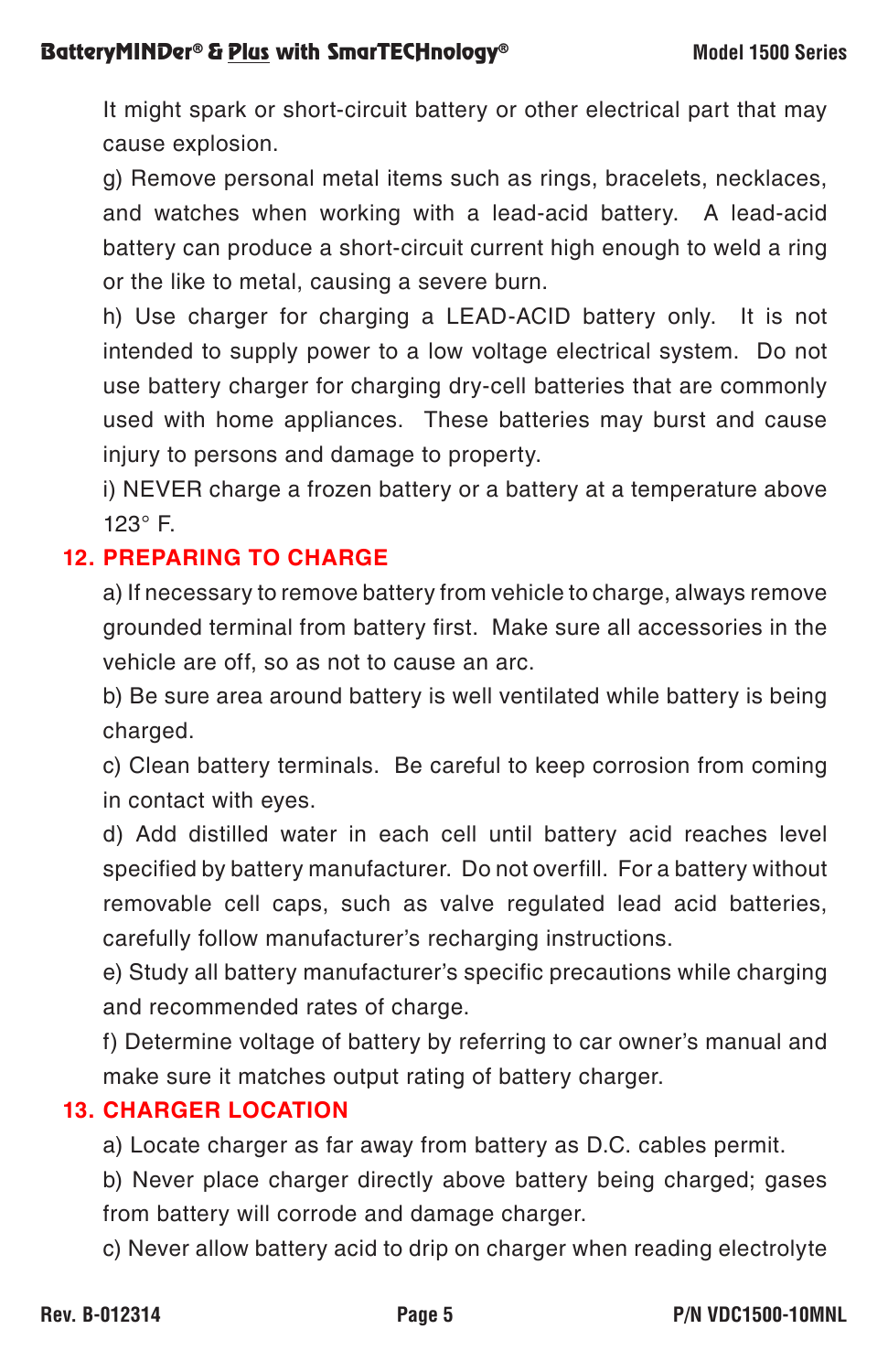specific gravity or filling battery.

d) Do not operate charger in a closed-in area or restrict ventilation in any way.

e) Do not set a battery on top of charger.

## **14. DC CONNECTION PRECAUTIONS**

a) Connect and disconnect D.C. output clips only after removing A.C. cord from electric outlet. Never allow clips to touch each other.

b) Attach clips to battery and chassis as indicated in 15(e), 15(f), and 16(b) through 16(d).

# **15. FOLLOW THESE STEPS WHEN BATTERY IS INSTALLED IN VEHICLE. A SPARK NEAR BATTERY MAY CAUSE BATTERY EXPLOSION.**

# **TO REDUCE RISK OF A SPARK NEAR BATTERY:**

a) Position ac and D.C. cords to reduce risk of damage by hood, door, or moving engine part.

b) Stay clear of fan blades, belts, pulleys, and other parts that can cause injury to persons.

c) Check polarity of battery posts. POSITIVE (POS, P, +) battery post usually has larger diameter than NEGATIVE (NEG, N,–) post.

d) Determine which post of battery is grounded (connected) to the chassis. If negative post is grounded to chassis (as in most vehicles), see (e). If positive post is grounded to the chassis, see (f).

e) For negative-grounded vehicle, connect POSITIVE (**RED**) clip from battery charger to POSITIVE (POS, P, +) ungrounded post of battery. Connect NEGATIVE (BLACK) clip to vehicle chassis or engine block away from battery. Do not connect clip to carburetor, fuel lines, or sheet-metal body parts. Connect to a heavy gage metal part of the frame or engine block.

f) For positive-grounded vehicle, connect NEGATIVE (**BLACK**) clip from battery charger to NEGATIVE (NEG, N, –) ungrounded post of battery. Connect POSITIVE (**RED**) clip to vehicle chassis or engine block away from battery. Do not connect clip to carburetor, fuel lines, or sheet-metal body parts. Connect to a heavy gage metal part of the frame or engine block.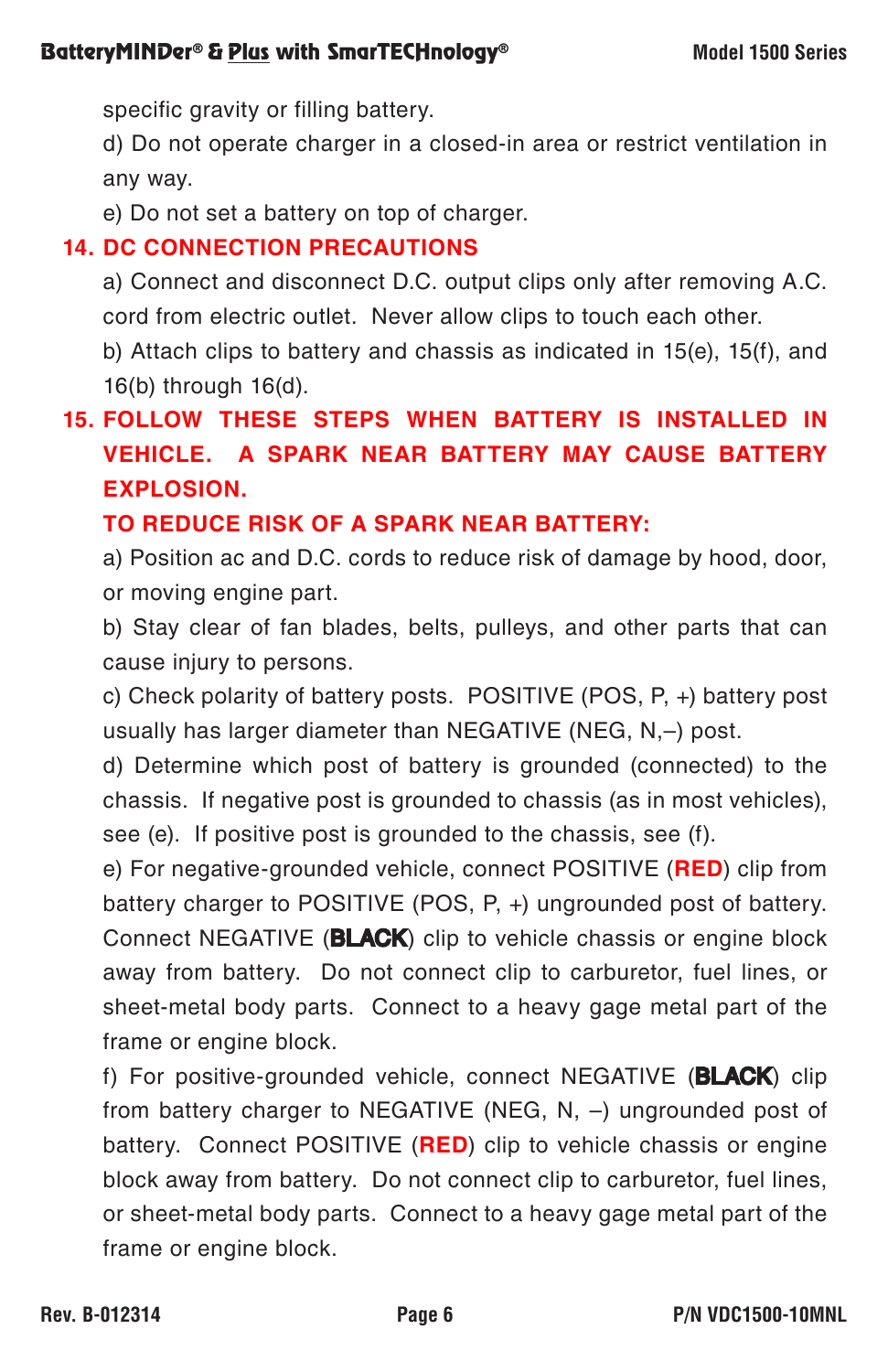g) When disconnecting charger, turn switches to off, disconnect AC cord, remove clip from vehicle chassis, and then remove clip from battery terminal.

h) See operating instructions for length of charge information.

**16. FOLLOW THESE STEPS WHEN BATTERY IS OUTSIDE VEHICLE.** 

# **A SPARK NEAR THE BATTERY MAY CAUSE BATTERY EXPLOSION.**

## **TO REDUCE RISK OF A SPARK NEAR BATTERY:**

a) Check polarity of battery posts. POSITIVE (POS, P, +) battery post usually has a larger diameter than NEGATIVE (NEG, N, –) post.

b) Attach at least a 24-inch-long 18-gauge (AWG) insulated battery cable to NEGATIVE (NEG, N, –) battery post.

c) Connect POSITIVE (**RED**) charger clip to POSITIVE (POS, P, +) post of battery.

d) Position yourself and free end of cable as far away from battery as possible – then connect NEGATIVE ( $BLACK$ ) charger clip to free end of cable.

e) Do not face battery when making final connection.

f) When disconnecting charger, always do so in reverse sequence of connecting procedure and break first connection while as far away from battery as practical.

g) A marine (boat) battery must be removed and charged on shore. To charge it on board requires equipment specially designed for marine use.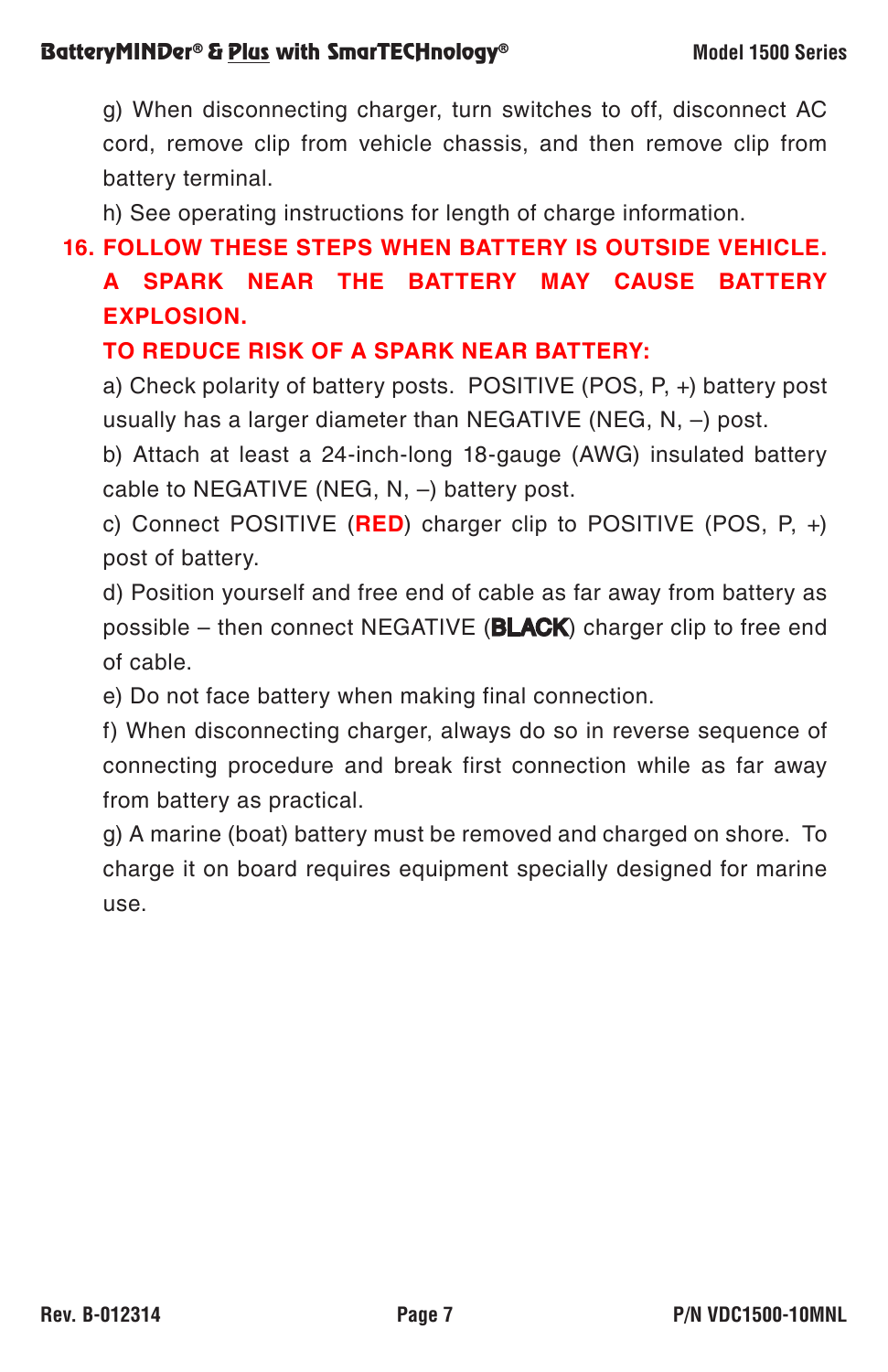

| <b>LED INDICATIONS</b>                                                                                  |                                                                                                    | <b>POWER</b>                | <b>DESULFATION</b>           | <b>CHARGING</b>    |
|---------------------------------------------------------------------------------------------------------|----------------------------------------------------------------------------------------------------|-----------------------------|------------------------------|--------------------|
|                                                                                                         |                                                                                                    | <b>FAULT</b>                | <b>LOW BATTERY</b>           | <b>MAINTAINING</b> |
| <b>LED Color</b>                                                                                        |                                                                                                    | <b>GREEN/</b><br><b>RED</b> | <b>BLUE</b><br><b>YELLOW</b> | <b>GREEN</b>       |
| 1                                                                                                       | <b>AC Power connected, Battery</b><br>disconnected                                                 | ON                          | <b>OFF</b>                   | <b>OFF</b>         |
| $\overline{2}$                                                                                          | <b>AC Power connected, battery</b><br>disconnected >10 sec., charger in<br>sleep mode              | <b>FLASH</b>                | <b>OFF</b>                   | <b>OFF</b>         |
| 3                                                                                                       | AC Power connected, battery initial<br>condition detected for 3 sec., initial<br>battery $<$ 10.5V | ON                          | ON                           | <b>OFF</b>         |
| 4                                                                                                       | AC Power connected, battery initial<br>condition detected for 3 sec., initial<br>battery $> 10.5V$ | ON                          | <b>OFF</b>                   | <b>OFF</b>         |
| 5                                                                                                       | AC Power connected, soft start<br>charging, bulk charging and<br>absorption charging               | ON                          | <b>FLASH</b>                 | <b>FLASH</b>       |
| 6                                                                                                       | Sulfation check mode                                                                               | ON                          | <b>OFF</b>                   | <b>FLASH</b>       |
| $\overline{7}$                                                                                          | Maintenance charging if battery<br>voltage < 12.5V at sulfation check<br>mode                      | <b>ON</b>                   | ON                           | ON                 |
| 8                                                                                                       | Maintenance charging if battery<br>voltage > 12.5V at sulfation check<br>mode                      | ON                          | <b>FLASH</b>                 | ON                 |
| 9                                                                                                       | Charger output clips shorted,<br>battery polarity reversed, battery<br>voltage $<$ 3V              | ON                          | <b>OFF</b>                   | <b>OFF</b>         |
| 10                                                                                                      | Battery timed-out during soft start<br>charging, bulk charging                                     | <b>FLASH</b>                | <b>OFF</b>                   | <b>OFF</b>         |
| Remarks: Blue LED flash rate: ON 100 msec., OFF 2 sec.; Green LED Flash rate: ON 0.5 sec., OFF 0.5 sec. |                                                                                                    |                             |                              |                    |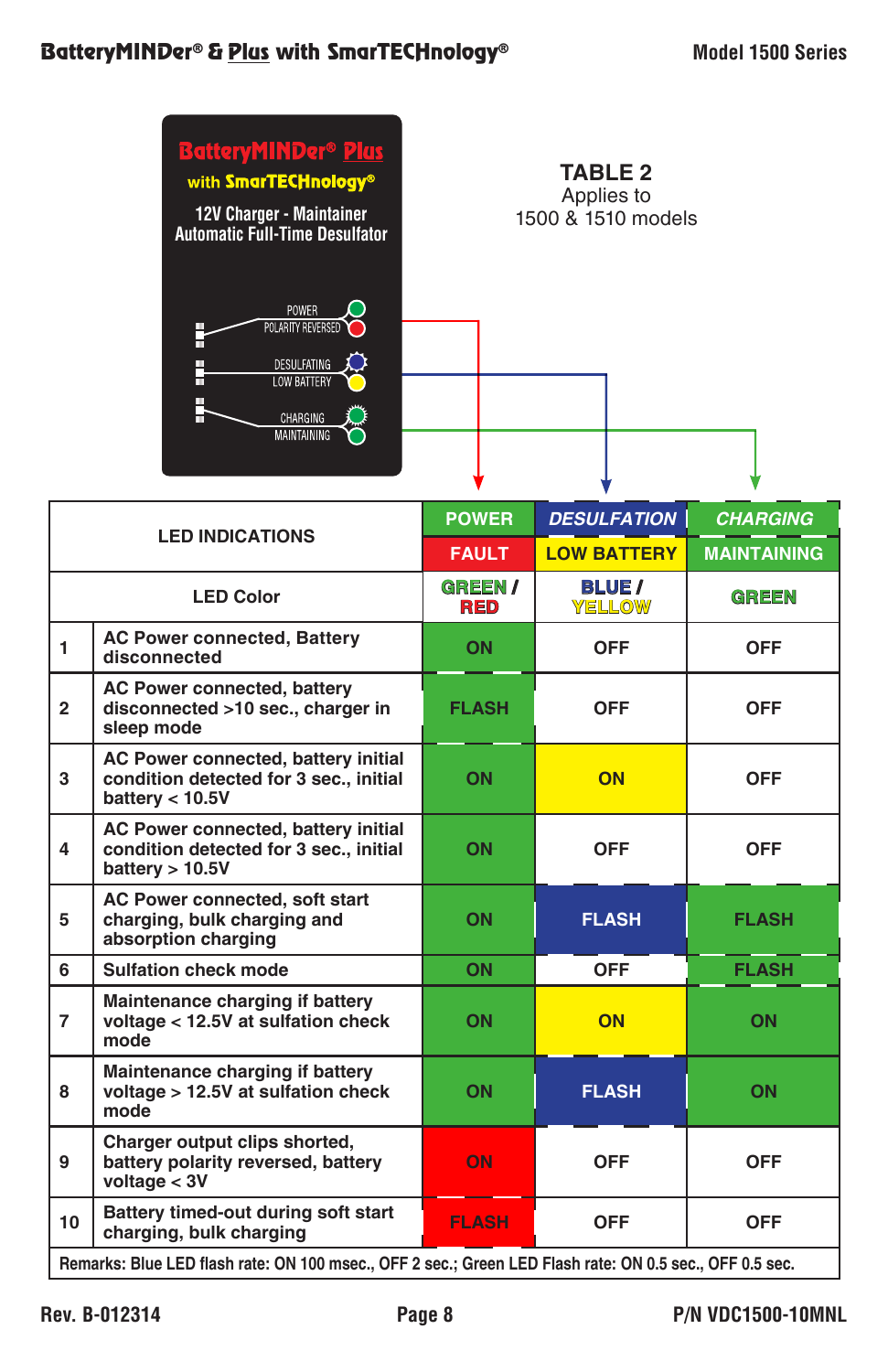#### **START-UP OPERATING INSTRUCTIONS**

- **1. Place the positive (RED) connection on the positive battery terminal.**
- **2. Place the negative (BLACK) connection on the negative battery terminal.**
- **3. Plug in the BatteryMINDer.**
- **4. Charging will be GREEN (flashing) (see item #5 in Table 2.) Reverse leads if you do not see this.**

# **TABLE 3**

**BatteryMINDer 1500 & BatteryMINDer Plus 1510 CHARGING STATUS**

| <b>Power</b>             | 100 - 240 VAC Power Connected                          |  |
|--------------------------|--------------------------------------------------------|--|
| <b>Battery Condition</b> | <b>Flashing: Battery Connected</b><br><b>Correctly</b> |  |
|                          | <b>Solid: In Maintenance</b><br>(Charge Complete)      |  |

#### **SPECIFICATIONS**

| BatteryMINDer 1500 & Plus 1510  | 1.5A @ 12VDC                                                                                                       |
|---------------------------------|--------------------------------------------------------------------------------------------------------------------|
| <b>INPUT</b>                    | 100-240 VAC . 50/60 Hz . 0.4A                                                                                      |
| <b>MAINTENANCE CURRENT</b>      | $0 - 1.5A$                                                                                                         |
| SIZE (mm)                       | 100 L x 65 W x 30 H                                                                                                |
| <b>WEIGHT</b>                   | $1.0$ lbs.                                                                                                         |
| <b>TEMPERATURE COMPENSATION</b> | -20 $\mathrm{^{\circ}C}/\mathrm{-4} \mathrm{^{\circ}F}$ to 50 $\mathrm{^{\circ}C}/\mathrm{122} \mathrm{^{\circ}F}$ |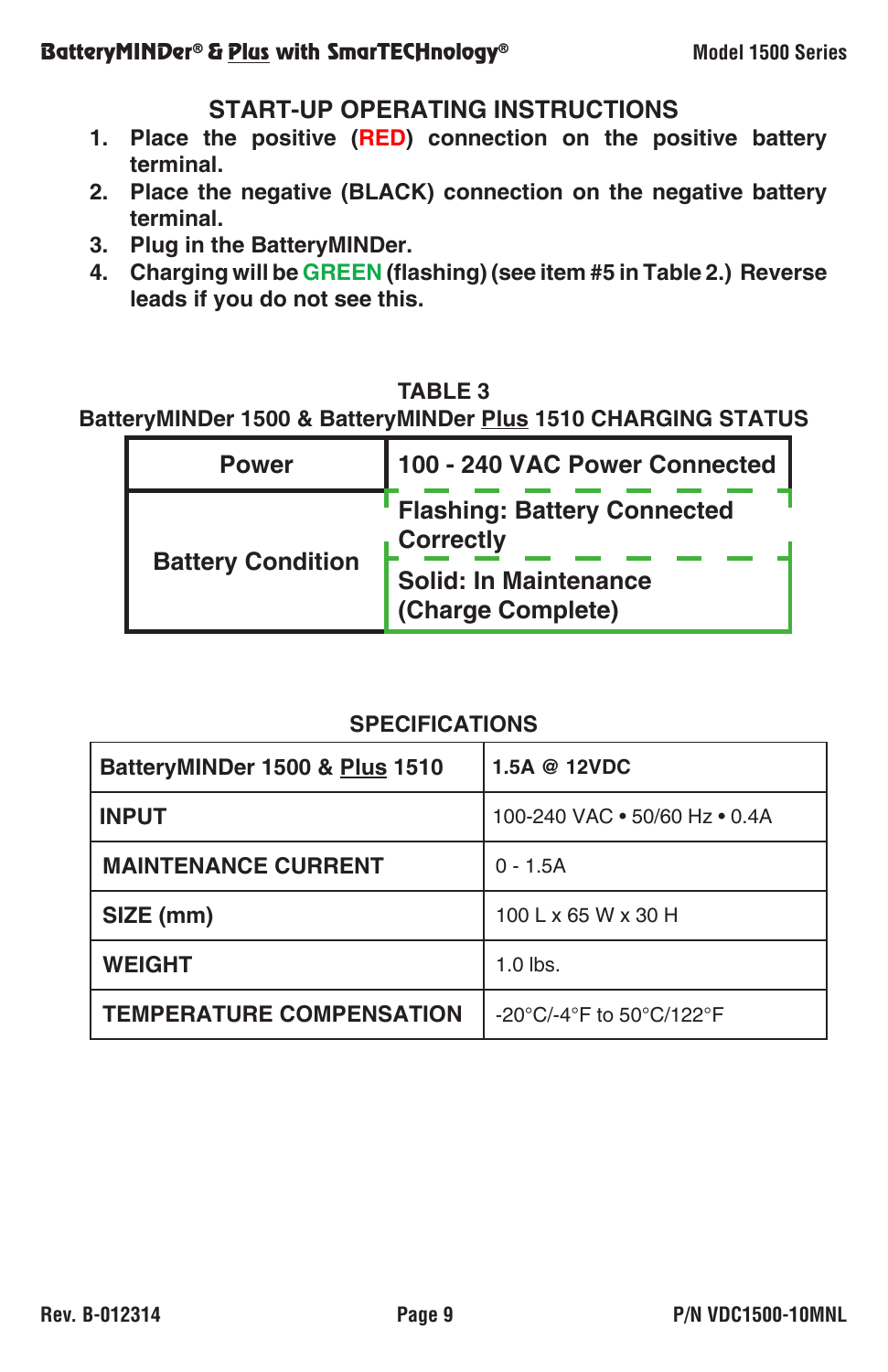#### **BatteryMINDer® & Plus with SmarTECHnology®** Model 1500 Series

### **CHARGING STAGES**

- **• SoftStart Mode:** when battery voltage is below 10.5 volts due to deep discharge UNIT WILL ATTEMPT TO RECOVER IT. If successful unit will automatically switch to full power **Constant Current** mode. If if cannot, due to faulty shorted cell(s) it will shut down and indicate such. Battery MUST be REPLACED for both SAFETY as well as performance reasons.
- **Constant Current:** This stage recharges battery to 85% of its present capacity before automatically switching to Absorption stage.
- **Absorption:** completes the full charge before unit switches to **Maintenance** (aka Float) mode
- **Maintenance (aka Float):** keeps battery at full charge while continually desulfating it, ensuring full capacity for the longest possible life.

#### **ADDITIONAL FEATURES**

- **• Desulfation** is the removal of sulfate build-up from your battery's plates. It occurs at all times the unit is connected.
- **• Short Circuit, Spark and Reverse Polarity Protection** prevent the unit from having any output unless it is properly connected to your battery.
- **• Ambient Temperature Sensor** (**ATS-1)**, comes already installed on the Temperature Sensor input connector. Do not detach.
- **• Temperature Protection** shuts down the unit if operating temperature is exceeded.

#### **TABLE 4**

#### **VOLTAGE TABLE**

- **MV**: Minimum Voltage of a battery the unit will accept.
- **CV**: Charge Voltage to move from Constant Current stage into Maintenance stage.
- **M**: Voltage during the Maintenance stage.

| Model       | <b>Battery Types</b> | ΜV          | СV    | M     |
|-------------|----------------------|-------------|-------|-------|
| 1500 & 1510 | <b>12V Lead-Acid</b> | <b>3.0V</b> | 14.4V | 13.4V |

All readings must be taken at 77°F (25°C)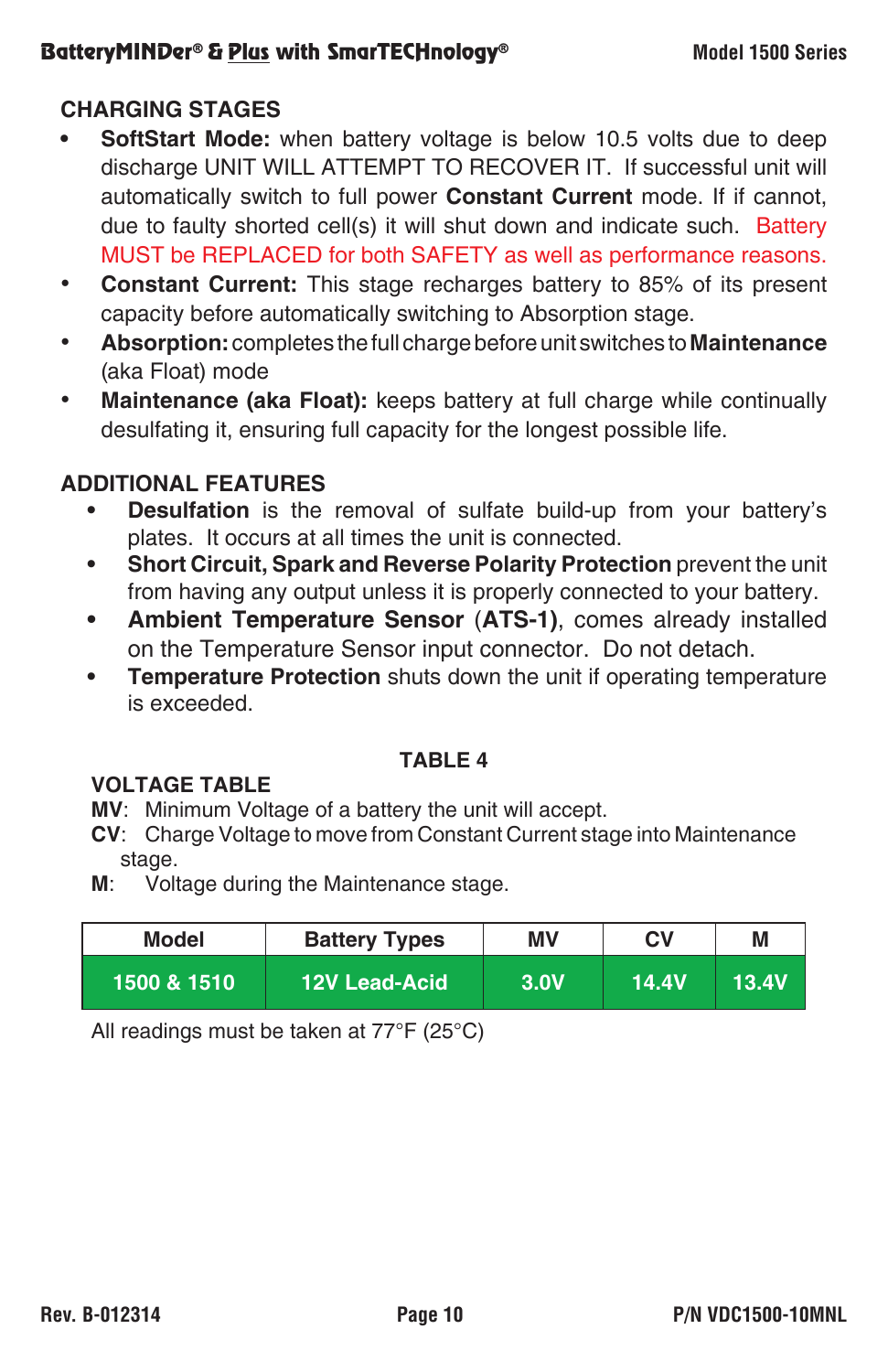#### **TROUBLESHOOTING**

#### **VDC Electronics Technical Support: (800) 379-5579 x6**

- Unit does not have an output unless connected to a battery. In order to test the output using a meter, connect the meter to your battery. When you connect the unit, you will see the voltage rise.
- If the unit is not in maintenance after 72 hours (solid GREEN), check to make sure your battery meets the minimum voltage of 3.0 volts. Unit will not operate if battery is below the minimum voltage of 3.0 volts. If there is a load on your battery, disconnect it and charge again. If the problem persists, your battery may be shorted or too badly sulfated.

*Visit our learning center at BatteryMINDers.com for additional battery information.*

#### **MAINTAINING MULTIPLE BATTERIES**

Batteries should be *charged* individually. To properly *maintain* multiple batteries they should all be the same type (gel, flooded or AGM) and condition. It is OK to mix deep cycle and starter. **Charge** each battery individually before connecting together. Never connect batteries at different states of charge. The charged battery will rapidly transfer energy to the discharged battery possibly causing catastrophic failure. Once the batteries are charged, use 18 gauge or greater wire to connect the batteries or **for greatest safety protection and ease of use, consider investing in the BatteryMINDer Y-Connector Model 210AY with SmarTECHnology\*.**

See diagram on the Page 13 for the most common multiple battery configuration.

You must connect multiple batteries of the same voltage, wire them in parallel (BatteryMINDer positive to positive A to positive B, BatteryMINDer negative to negative A to negative B). .

If connecting 2 batteries of half your unit's voltage (example: 6V batteries on a 12V unit), wire them in series (BatteryMINDer positive to positive A, negative A to positive B, negative B to BatteryMINDer negative). When wired in series they act as one large system at the combined voltage (example:  $6V + 6V =$ 12V). You can connect these systems in a series parallel configuration in order to charge or maintain 4 or batteries in groups of 2.

<sup>\*</sup>BatteryMINDer® has developed a simple, safe and inexpensive method of connecting multiple batteries they call SmarTECHnology®-Y. Using their single SmarTECHnology-Y connector, two batteries can be maintained simultaneously using just a single output charger designed to maintain batteries. Adding additional Y-connectors allows from four (4) to eight (8) batteries to be connected depending on the maintenance charger capability.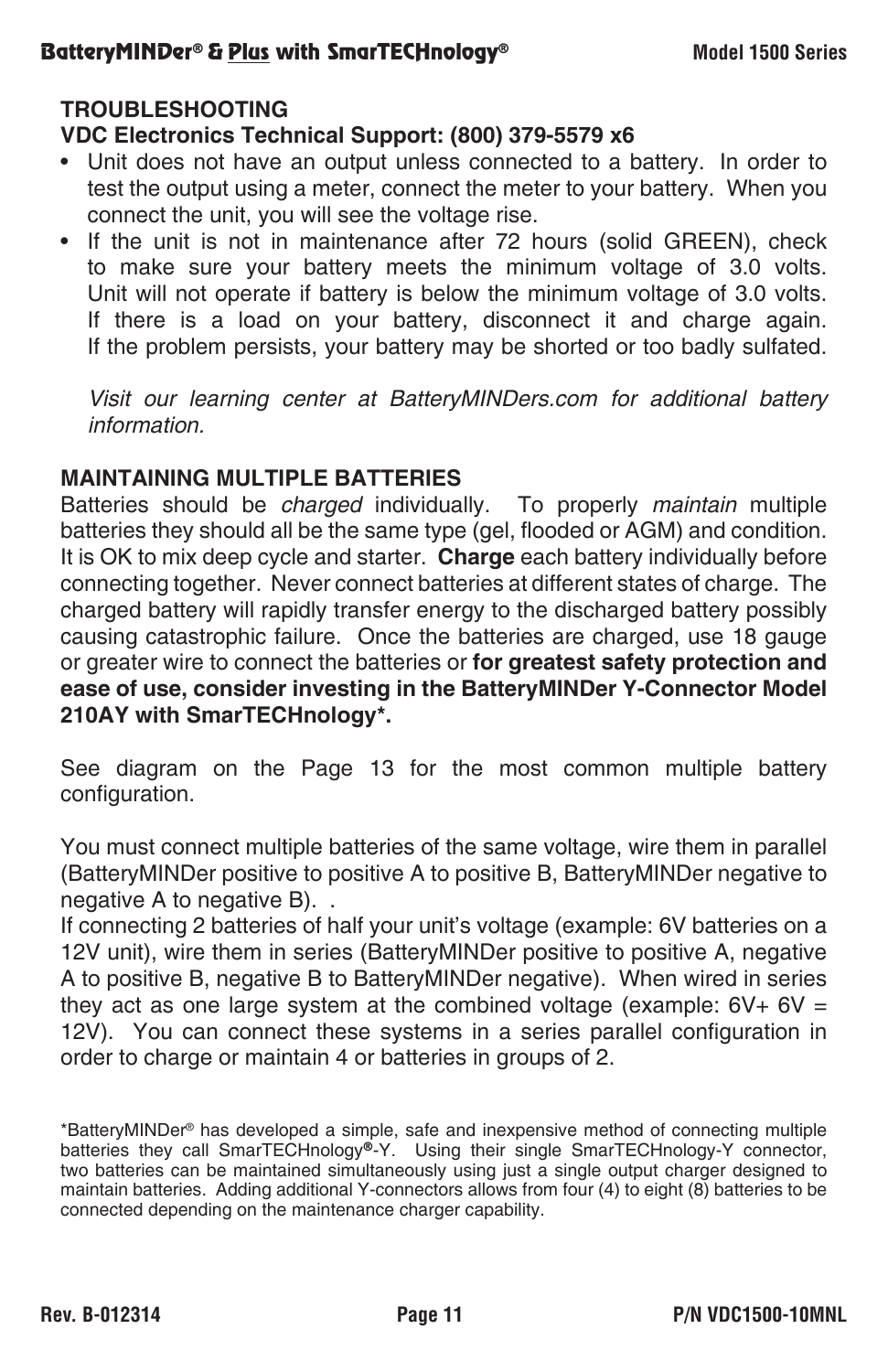

| <b>FEATURES</b> |                                                                 |  |
|-----------------|-----------------------------------------------------------------|--|
| $\overline{1}$  | <b>LED Indicators</b>                                           |  |
| $\overline{2}$  | A.C. Input plug                                                 |  |
| 3               | ATS-1 Ambient Temperature Sensor                                |  |
| $\overline{4}$  | Temperature Sensor input connector                              |  |
| 5               | Output cord with quick connect plug                             |  |
| 6A              | Standard Battery Clip cord set with quick connector             |  |
|                 | (Shown connected to output cord) (Model 1500)                   |  |
| 6B              | Fully Insulated Battery Clip cord set (Aircraft-Grade) with 15A |  |
|                 | replaceable fuse assembly (Model 1510)                          |  |
| $\overline{7}$  | Permanent mounting tab + screw (optional)                       |  |
| 8               | Ring terminal assembly with 15A replaceable fuse (Model 1510)   |  |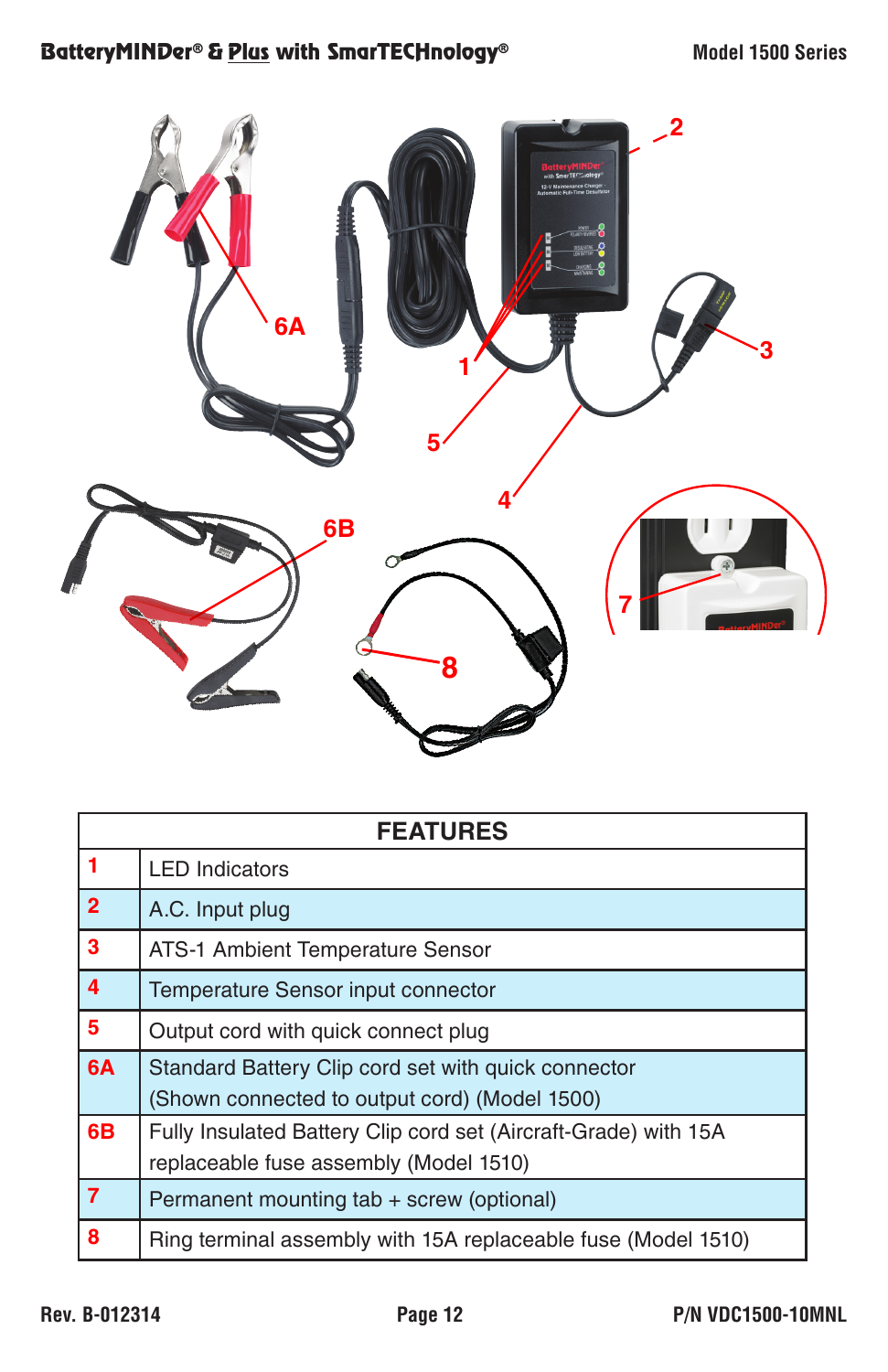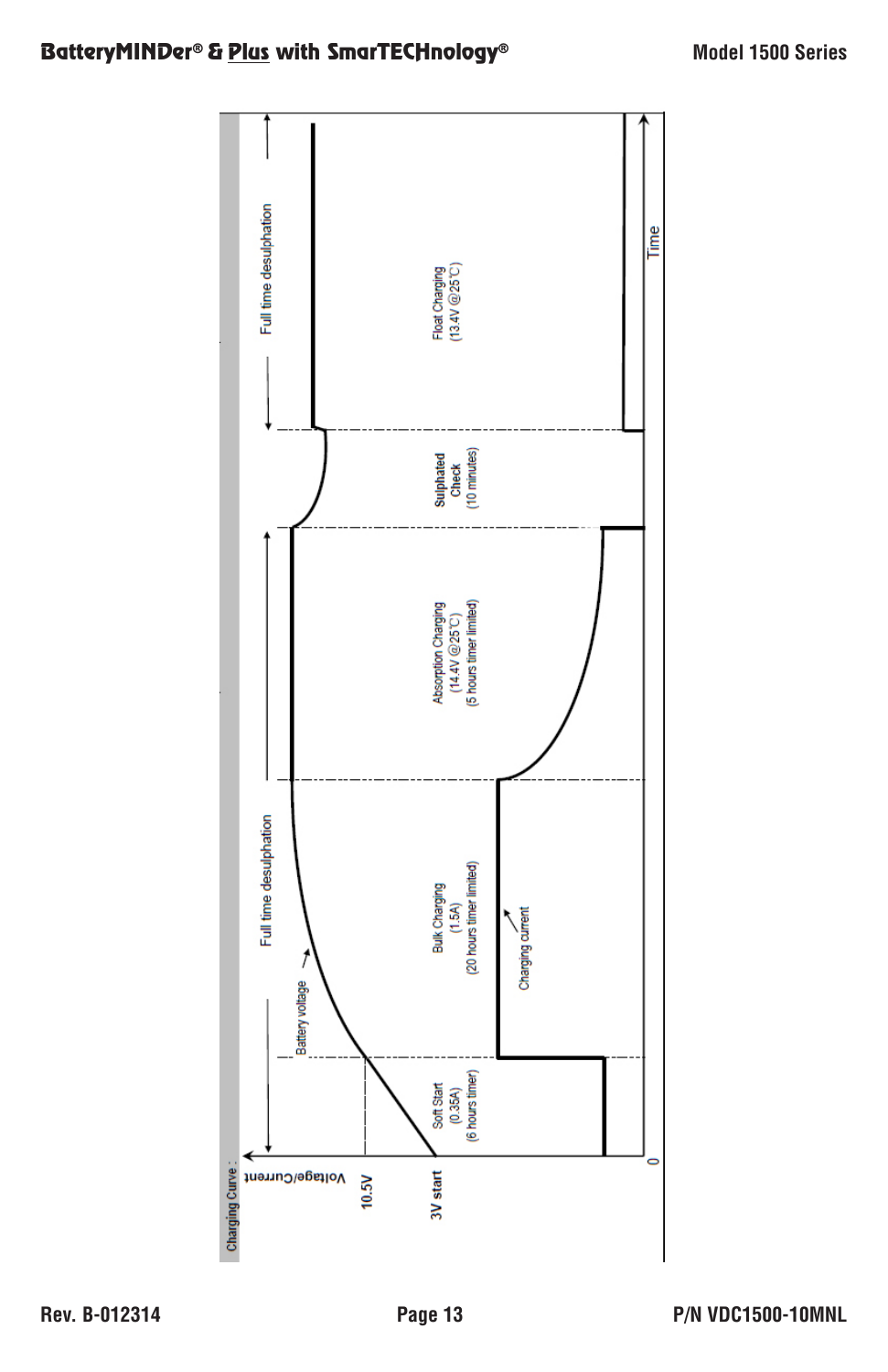| <b>Safety &amp; Protection</b>          |                                                                                                                                   |  |  |
|-----------------------------------------|-----------------------------------------------------------------------------------------------------------------------------------|--|--|
| <b>Safety standards:</b>                | Complies with the requirements of the<br>Standard(s) for Battery Chargers (UL-1236) and<br>is identified with the ETL Listed Mark |  |  |
| <b>EMC standard:</b>                    | FCC part15                                                                                                                        |  |  |
| <b>Input-Output</b><br>insulation test: | 1240Vac 60Hz<br>5mAac, no breakdown                                                                                               |  |  |
| Cooling:                                | By natural cooling                                                                                                                |  |  |

| <b>Electrical Cable &amp; Physical Parameters</b> |                                                                                                                                       |                      |  |  |
|---------------------------------------------------|---------------------------------------------------------------------------------------------------------------------------------------|----------------------|--|--|
| Input socket                                      | UL 2 PIN wall mount                                                                                                                   |                      |  |  |
| Output 1                                          | 10 feet 18AWG X2 105°C with quick connector +<br>2 feet 18AWG X2 with battery clamp;<br>2 feet 18AWG X2 with ring terminal (for 1510) |                      |  |  |
| <b>Plastic enclosure</b>                          | 100 (L) x 65 (W) x 30 (H) mm                                                                                                          |                      |  |  |
| dimension                                         | 3.34 (L) x 2.56 (W) x 1.18 (H) in.                                                                                                    |                      |  |  |
| <b>Operating temperature</b>                      | -10 to 40 $\mathrm{^{\circ}C}$                                                                                                        | 14 to 104°F          |  |  |
| Storage temperature                               | -25 to $85^{\circ}$ C                                                                                                                 | -13 to $185^\circ$ F |  |  |
| <b>Operating humidity range</b><br>0 to 90% RH    |                                                                                                                                       |                      |  |  |
| Weight                                            | $<$ 1 lb.                                                                                                                             |                      |  |  |

# **COMMON MULTIPLE BATTERY CONFIGURATIONS**

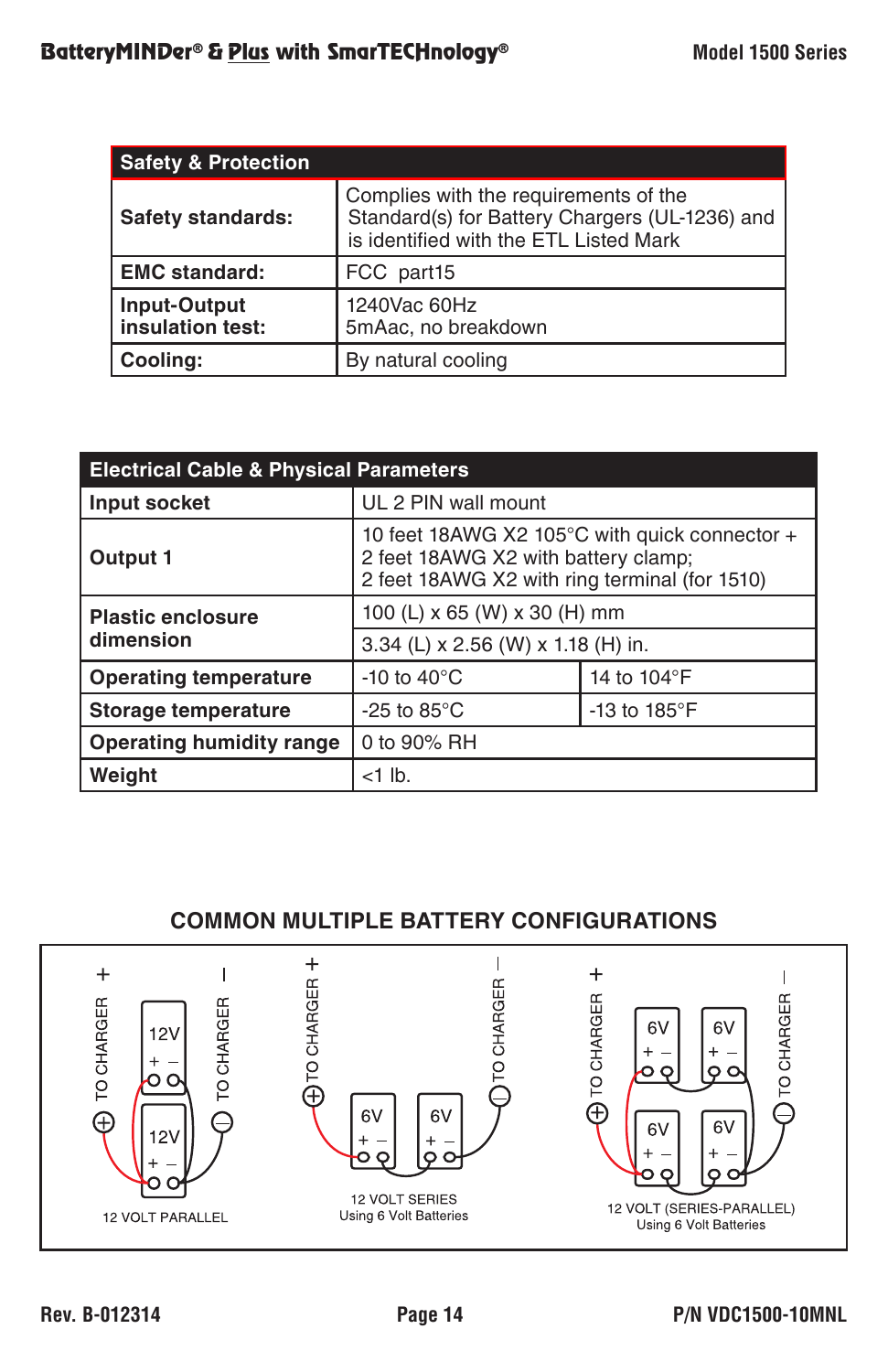#### BatteryMINDer® & Plus with SmarTECHnology® Model 1500 Series

#### **FOR REPAIR OR REPLACEMENT**

**All returns must be authorized by VDC Electronics.**

In the event that you believe your product may be defective, you MUST speak to a VDC Electronics technician at **1-800-379-5579 x6** (ET) before proceeding further.

**NOTES**

|                      | and the control of the control of the control of the control of the control of the control of the control of the                                                                                                              |
|----------------------|-------------------------------------------------------------------------------------------------------------------------------------------------------------------------------------------------------------------------------|
|                      | the control of the control of the control of the control of the control of the control of the control of the control of the control of the control of the control of the control of the control of the control of the control |
|                      |                                                                                                                                                                                                                               |
|                      |                                                                                                                                                                                                                               |
|                      |                                                                                                                                                                                                                               |
|                      | MODEL BatteryMINDer 1500 or DPlus 1510                                                                                                                                                                                        |
| <b>SERIAL NUMBER</b> |                                                                                                                                                                                                                               |
|                      |                                                                                                                                                                                                                               |
|                      |                                                                                                                                                                                                                               |